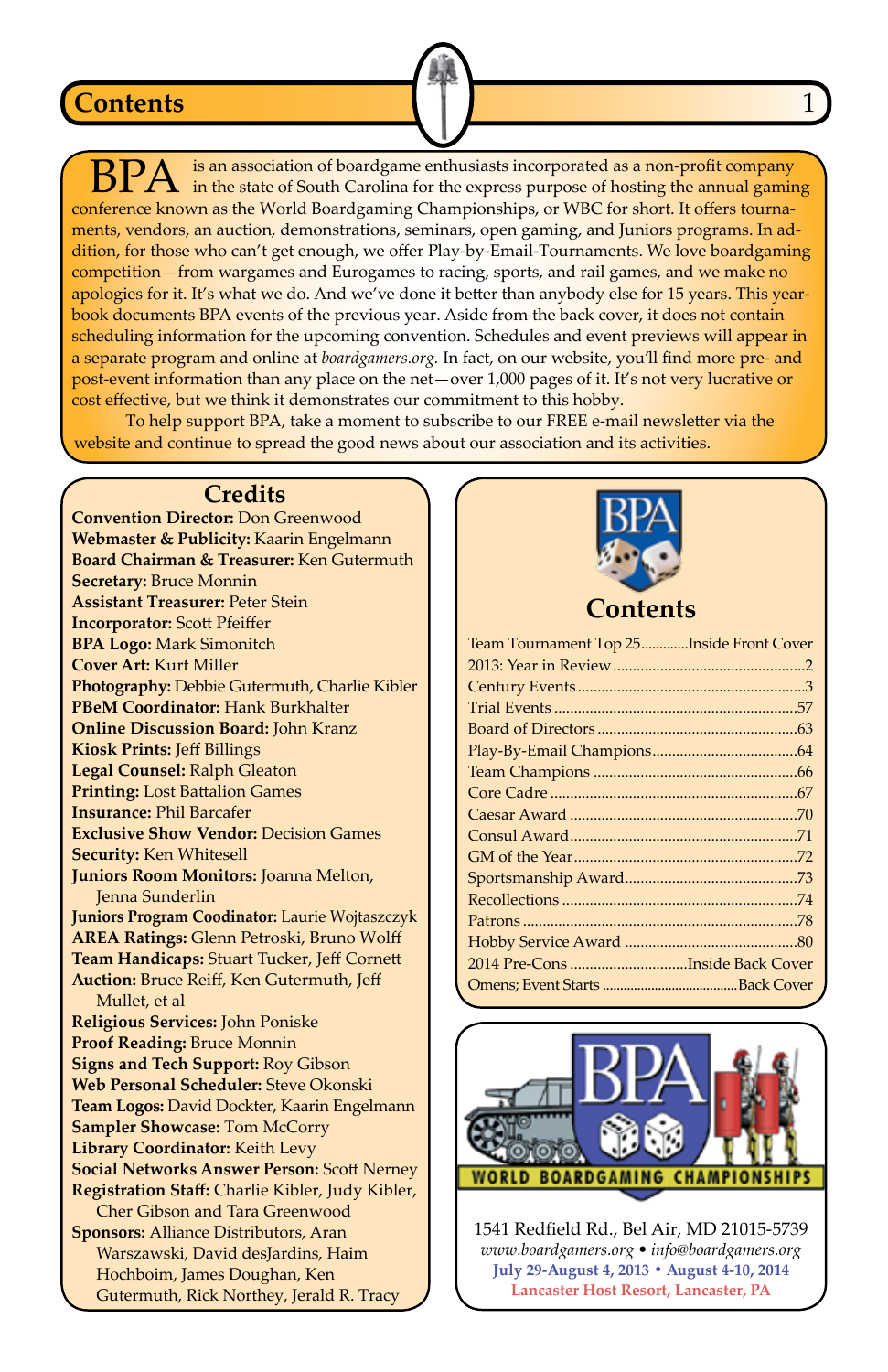What a difference a year makes! WBC 2013 was perhaps the best yet. It was certainly the largest, having topped our previous attendance by a resounding 6%. The Host was at the top of its game to make amends for a dismal 2012 wherein the elements and faulty air conditioning combined to yield a trying and hot experience. In contrast, a nearly flawless effort was made in hosting the 15th WBC and guests were greeted with the gift of free breakfast vouchers throughout the week as a make good gesture. Even the weather co-operated, with the mildest temperatures anyone could remember during our eight years in Lancaster.

In all, more than 50 states and Canadian provinces plus 17 nations sent participants in 2013. The record crowd was reflected in tournament participation with no less than 23 events drawing triple-digit participation and five more knocking at the century door with 90+. Average participation in the 156 tournaments rose to 56.8 players per event, buoyed by 203 players for *Stone Age*, 205 for *Lost Cities* and *Can't Stop*, 249 for *Ticket to Ride*, and 265 for *Liar's Dice*. Twelve reigning WBC champions successfully defended their titles, led by the Master, James Pei, who extended his latest *For The People* streak to five years to maintain his hold on WBC's longest current winning streak. Curt Collins II (*Union Pacific*) and Sean McCulloch (*Battleline*) emerged as his closest pursuers both retaining their third straight title.

Elsewhere, the fair sex doubled their previous market share with ten claiming titles in 2013—up from five, six and eight in the previous three years. Newcomer Trella Bromley (*RBN*), Angela Collinson (*CMS*), Jessica Brown (*LBY*), Tammy Wyatt-Johnson (*LLM*), Janet Ottey (*RA!*), Julie Ehlers (*SET*), Kristen LaDue (*SLS*), Carol Haney (*AVU*), Hilary Haagen (*TTR*) and Stefany Speck (*PRC*) lorded it over the guys in their respective events. Multiple winners were scarce with only 15 finding the winner's circle more than once compared to 20 in 2011 and none won more than twice. However, 11 new Boardmasters joined the fraternity by earning their third WBC title in one event, while 11 more upgraded their current levels. At the other end of the title spectrum, 49 players won their first title (up from 42, 46 and 31 in the previous three years). 93 managed to record their first laurels compared to just 88 last year.

The next generation continued to elbow their elders aside as *Nathan's Nuggets* overcame 139-1 odds to edge the *Ski Patrol* team by attendance tiebreakers after rallying to tie the Finnish team with a pair of bonus points for scoring in events they had not previously won. The surprise team of wanna-be's weren't on anyone's radar—appearing on none of the Bracket Busting contest entries. Dave Meyaard, another Young Turk, tied the record for Top Ten predictions with six in winning the annual Prediction contest.

Randy Buehler's two-year stay atop the BPA Laurels list came to an end as Andrew Emerick emerged as our newest Caesar—besting top career laurelist James Pei by 29 laurels thanks to a combination of mini-con standings and a delay in the completion of Pei's PBeM specialty past the WBC "fiscal" year. The cessation of mini-con activity as a bankable head start in the laurels race should make this competition even closer in the years ahead. Meanwhile, Ken Gutermuth overcame schedule handicaps caused by Board meetings and Auction finance obligations to post his best week in years to take Consul honors—besting defending Consul Nick Henning by a mere four laurels. Another charter member, Larry Lingle, won Top GM honors for his captainship of *Pirate's Cove*.

 But it was a newcomer who stole the third leg of our Triple Crown as Emily Wu charmed the membership to take the Sports(wo)manship vote for getting married at WBC and spending her honeymoon in wargame tournaments. Geoffrey Allbutt has himself a keeper and should be commended for keeping his priorities in order.

2013 may be remembered as when the badges took on a personalized look with photos of the members. Others may recall it as the year the 23,540 sq ft Expo Center debuted as an overflow Open Gaming site. Relatively few people made it out to the Expo Center to check it out, much less game there so its future use remains unresolved. The twin advantages of improved lighting and additional space seem equally offset by the inconvenience of distance from everything else.

In the continuing circle of life evolution of WBC winners and losers, the events themselves again competed for the player lifeblood needed for another year of WBC existence. This constant churn yielded 11 new occupants of the Century club. Losers outnumbered gainers 23:19 although the gains tended to be higher than the losses.

# *2013 Results* **2 2013: Year in Review 1 2013: Year in Review 1 2014 Century Events**





*Top Laurelists* Bruce Beard, MD 452<br>Jim McDanold, TN 120 Jim McDanold, TN Jon Kwiatkowski, NC 104 Paul Hakken, NJ Spencer Hamblen, MD 96<br>Barrington Beavis, uk 90 Barrington Beavis, uk 90 Mark Neale, RI 72<br>Akihasa Tabei, jp 58 Akihasa Tabei, jp 58<br>Jeremy Vipperman, TN 54 Jeremy Vipperman, TN 54 Pierre LeBoeuf, MD Bruce Beard, MD  $\left|\right|$  Jeremy Vipperman, IN 54 Kelly Czyryca, MD

**P** Bruce Beard, MD Akihisa Tabei, jp **g** Peter Eldridge, uk Stephen Yu, WA **8 Tom McCorry, VA** Walt Collins, PA  *Pierre LeBoeuf, MD* ↑ 61 1991-2013



*Top Laurelists* **Andrew Emerick, CT** 58<br>Matthew Beach, MD 50 Matthew Beach, MD 50<br>Kelly Czyryca, MD 40 Kelly Czyryca, MD 40<br>Luann Stubbs, PA 30 Luann Stubbs, PA 30<br>Bill Zurn, CA 30 Bill Zurn, CA 30<br>Dominic Blais, qc 30 <mark>Dominic Blais, qc 30</mark><br>Dan Shmueli, NY 24 Lissa Rennert, MD <mark>24</mark><br>Robbie Mitchell, VA 20 Robbie Mitchell, VA 20<br>Randy Buehler, WA 18 Randy Buehler, WA

*2013 Results* **F** Kelly Czyryca, MD Dan Shmueli, NY David Platnick, VA 8 Ed Ericson, AR **D** Zach Snyder, PA *<u>D</u>* Jeremy Lennert, CA  *Nick Ferris, MD* 128 2011-2013

#### **18XX (8XX)**

14 newcomers swelled the largest field<br>ning preliminary games. Bruce Beard's 14 newcomers swelled the largest field<br>since 1994 with four of them win-2012 fall from grace was brief, reclaiming his title and winning for the eighth time in nine years. Round length was restored to six hours, returning a 3-day format. *1830* remained the top choice by a 16-6-6-5-4-3-2 margin over *1846*, *1880*, *1861*, *1856*, *18EU*, and *1870*, respectively.

The four preliminary rounds filled 13, 10, 10 and 9 tables to yield a quadruple (Beard), three triple (Anthony Lainesse, Rick Dutton and Kevin Karg), nine double and 13 single winners. 22 of the 26 victors elected to advance so the semifinals expanded to five games with 11 of 2012's semifinalists making the cut again.

Tabei outbid Eldridge for the C&A in the Final, after letting McCorry take the M&H private. Beard took the B&O private at cost. Much wheeling and dealing later, the C&O was left trainless, and it appeared Yu would bankrupt buying a diesel before Beard had to. In the following stock round, Eldridge stole the NH from Tabei. Beard sold Yu one of the NYC's 4 trains for \$112. Having delayed the diesel purchase, Beard took the Penn. McCorry triggered the endgame by holding with the B&M to buy the diesel, but enough time had elapsed for Beard to get two diesels. The combination of



greater revenues and quantity of shares was enough to start a new winning streak for the Beard dynasty.

# **Seven Wonders (7WS)**

4-player preliminary games replaced the previ-ous 7-player game format in the qualifiers to enhance the game's strategic choices—knowing that some of the cards they pass may return to them. Nine players won both qualifying rounds. The format change made for tighter games, but a single quarterfinal match of 5-player games proved to be the greater trial for the 40 who advanced. Not surprisingly in an event this size, no former laurelists enjoyed such success again. The semifinals returned to 4-player games where Ed Ericson's Science-heavy 62 points was the highest score of the round and earned him the top seat at the Final.

The three-game "Gauntlet of Doom" Final rounds started with a 6-player test including cards from the Leader expansion. The victory went again to Ericson, followed by David Platnick, Kelly Czyryca, and Dan Shmueli. Game 2 saw Ericson again pursuing a bold Science gambit. This time, however, it didn't pay off, landing him in fourth place with 49 points. Shmueli went Military-Civilian to take first, while Platnick captured second with Science.

In the last game, Czyryca built Science early (and, ultimately, exclusively!) while Platnick and Shmueli engaged in Military conflict. Later,

Platnick's battle with Shmueli also crossed into the Civilian building realm, and the two split points in almost every category. With his opponents focused on their head-to-head competition, Czyryca coasted to a Science-based victory of 64-59-56.

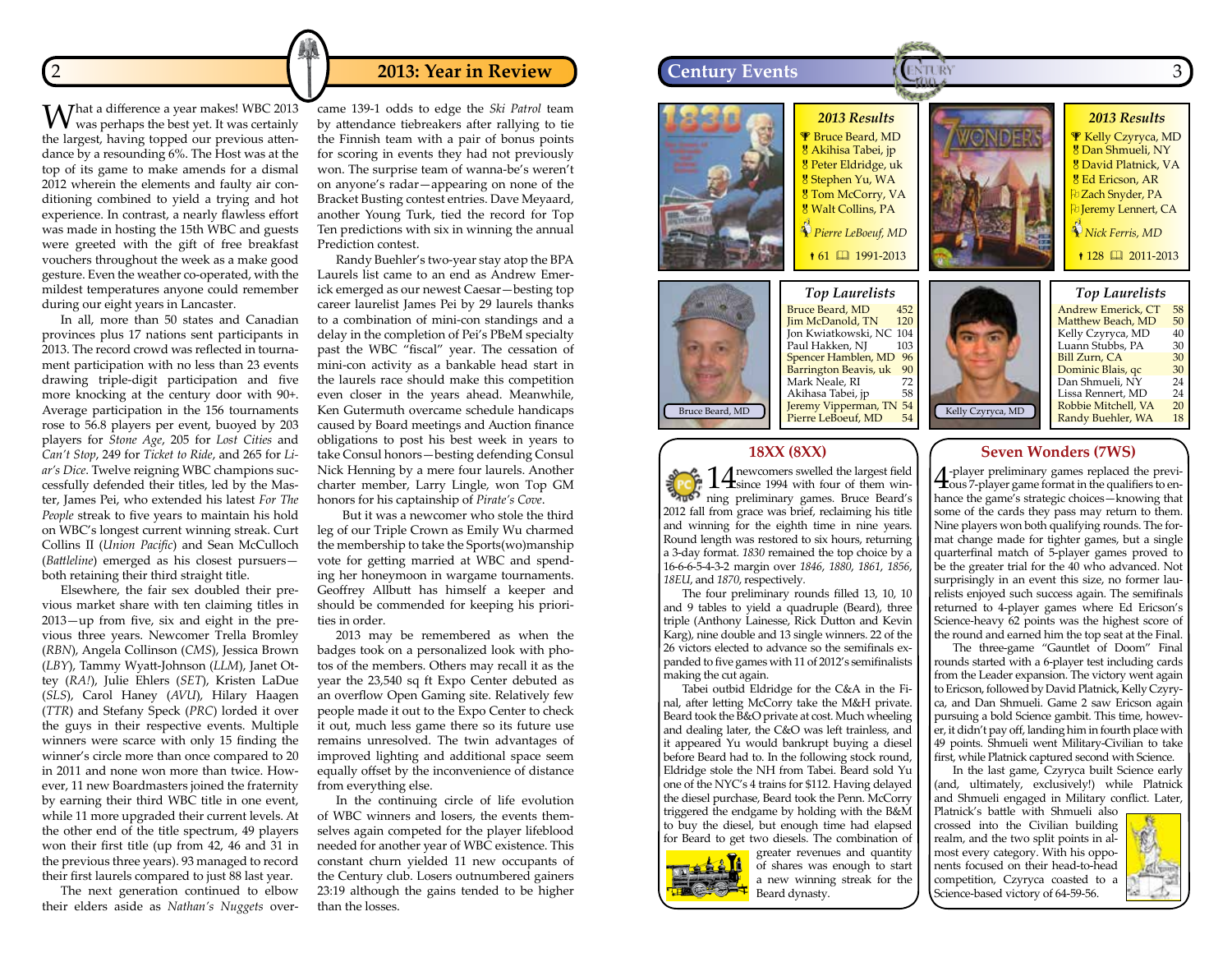



# **Acquire (ACQ)**

The heats drew evenly—filling ten, nine and ten tables in turn. The 16 semifinalists were drawn from the top 20 qualifiers with only four winners falling victim to more pressing concerns elsewhere. Anthony Lainesse made the most of his first semifinal, winning easily. Kevin Broh-Kahn coasted also. With the highest score of the tournament (54,000), Paul Klayder still only bested 4th ranked Steve Shambeda by \$200. 1999 champ Gary Moss had the same margin over the #1 seed, 1993 champ Steve Packwood in the closest semi, with Mark Love just \$600 back in third.

The Final started slowly with no chains formed the first round. Then five chains erupted in six plays. When all had been formed, Anthony had the advantage by starting three while a matching tile still eluded Gary. Everyone went broke at about the same time. The first takeover to the first safe chain took four plays. Anthony benefited by being majority shareholder in the first chain to be sold as well as the first safe chain. Rather than invest in emerging markets, he reinforced his majority status in expensive, but safe, chains. But Paul continued to start chains and managed to be the sole owner of a late takeover. The end was called with three safe



chains. Anthony's hot start bested Paul by the same \$200 margin he had enjoyed in the semis and resulted in his first WBC shield as our 19th champ in 22 years.



.<br>Kevin Youells, PA 411<br>Doug Galullo, MD 352 <mark>Doug Galullo, MD 352</mark><br>Shantanu Saha, NY 199 Shantanu Saha, NY 199<br>Joe Gundersen, IN 186 Joe Gundersen, IN Christina Harley, VA 126 <mark>Eric Gundersen, NJ 125</mark><br>Mads Lunau, dk 196 Mads Lunau, dk<br>Harald Henning, CT 80 Harald Henning, CT Gregory Kulp, NJ 64<br>Ion Anderson, PA 54 Jon Anderson, PA

### **Advanced Civilization (ACV)**

I in 21 years filling a cooler and brighter Kin-It was a watershed year with our largest field derhook. Four 8-player games yielded advancement to Christina Harley (Thrace), Steve Spisak (Assyria), Ron Clement (Assyria), and defending champion Doug Galullo (Iberia). Day 2 drew ten reinforcements for the 12 diehards braving a second heat. Shantanu Saha and Kevin Youells (Illyria), and Spisak again (Babylon) claimed victories. York Dobyns and Jeff Cornett filled the remaining Final seats with 96.62% of the winners score.

The draw for countries was followed by a scene not unlike an ancient bazaar. Babylon, Egypt, Iberia, and Thrace all changed hands before the game got underway. When the last seeds had been harvested it was Shantanu (Egypt) 4482 leading Doug (Thrace) 4414, Ron (Babylon) 4323, Kevin (Iberia) 4001, Christina (Crete) 3906, Steve (Illyria) 3362, Jeff (Africa) 3060, and York (Babylon) 2394.

Egypt was seemingly knocked out early, a victim of famine and flood on Turn 6, and earthquakes the next two turns. Assyria and Thrace traded the lead throughout until Thrace was dropped to six cities and bumped on the AST. Meanwhile, Egypt was quietly making a comeback. Mining and Coinage fueled his purchases, enabling him to buy from

the "9" stack for five straight turns. When the trade cards were spent, Clothmaking, Philosophy, Monotheism, and Theology were gained in one amazing 755-point spending spree.





#### **Adventurers (AVU)**

We got off to a slow start with only four<br>
boards and never really recovered. Heats 2-4 generated only three, four and two boards. So the bullwhip appears destined for retirement. In a down year for derring-do, 24 vicarious adventurers were squashed by the speeding boulder, 16 were entombed, 11 burnt in the lava pit, and eight drowned in the river. The bridge did not claim anyone despite the loss of four planks. Dave Brooks scored the most decisive victory in the preliminaries by being the only survivor …all others being mashed by the boulder.

Since allowing all winners to advance would have advanced more than half the field—contrary to WBC rules—and thereby trivializing the preliminaries, the top six advanced to play three games for the wood. The finalists had learned their survival skills well. Not one died in those three games! Doug Kolpien won the first, 33 - 27 over Luke Parauda. Barrett Straub took Game 2 18-14 over Carol Haney in a quick outcome due to a fast boulder. Doug came back strong in Game 3 with 28 points to tie Carol for the lead at 61-all. The tie-breaker was number of cards —giving Carol a 16-15 edge and her first WBC shield. Our contenders had more lives than a cat

and didn't let a little thing like death deter them. Doug had the highest burial costs—having died seven times, followed by Carol with six trips to the morgue.



**Age of Renaissance (AOR)**

 $\sum_{n=1}^{\infty}$  The format return to three former creased attendance by nearly half —including the return of three former champs—leading to hope for a 2014 semifinal. Genoa again enjoyed the best overall win rate, but dropped by half to a 30% victory rate. Veteran players were able to convert Hamburg, Paris, and even beleaguered Venice into wins. London came back strong and rivaled Barcelona, both enjoying 20% of the victories.

There were less noteworthy events in the heats aside from a deplorable lack of sportsmanship at one table. Last year's focus on Ocean Navigation subsided. Those who did invest in Ocean Nav, seemed to jump immediately to New World on the power of Columbus. Perhaps it was just the new blood at the table, but Cathedral seemed the more powerful play this year.

Our finalists engaged in a more cordial test. Despite that, Paris could not buy a dice roll. Barcelona's attempt at the commerce strategy did not fare well due to the weakness of his holdings. When you're counting on Industry, you need more defensible holdings than a dozen 2-spots. Hamburg saw a strong late game surge from Fur and Timber, but ultimately Venice's ability to diversify his holdings when cloth payouts were withheld

won the day. In juxtaposition, London was reeling in the Wool payouts, often at the \$98, or \$128 level, but that was his only income source so he languished in the middle of the pack.

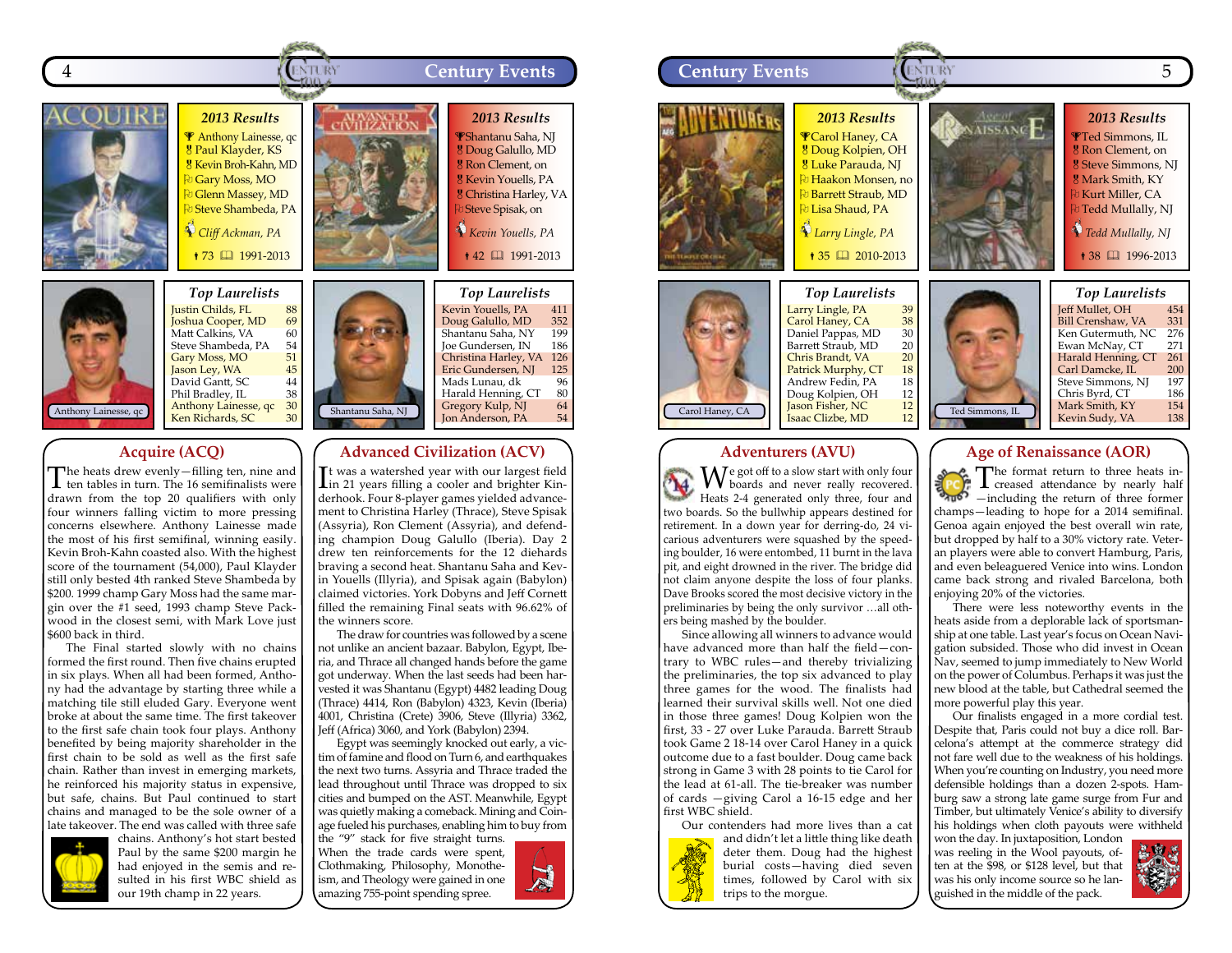



Mike Kaltman, PA 88<br>Sceadeau D'Tela, NC 83 <mark>Sceadeau D'Tela, NC 83</mark><br>Ben Scholl, PA 75<br>Tedd Mullally, NJ 70 Ben Scholl, PA Tedd Mullally, NJ 70<br>Cary Morris, NC 66 Cary Morris, NC 66<br>Jon Senn, PA 62 **Jon Senn, PA** 62<br>Eric Ho. NY 58 Eric Ho, NY 58<br>Rob Kircher, RI 53 Rob Kircher, RI 53<br> **Bill Crenshaw, VA** 49 Bill Crenshaw, VA  $49$ <br>Dan Eppolito, PA  $41$ 

# **Agricola (AGR)**

The tournament changed format to three heats ushering 20 players to four semifinals. We also introduced a "World Championship" deck for the Final. Only Sceadeau D'Tela was familiar with the cards beforehand, but all had a night to study the cards.

The Final consisted of Haim Hochboim in the 1 seat further motivated by this being his team game, followed by his teammate Ben Scholl, Winton Lemoine and Sceadeau. The outset saw Haim setting up a food engine with Sceadeau to his right stealing away his animals with cards he wasn't expecting. Haim was looking for animals to fuel an engine that let him play occupations without spending an action but at the cost of two food. He had to struggle for that food throughout.

This proved good for Ben who was to Haim's left and benefiting from his taking food instead of resource actions. Ben's play of the Village Fool gave him points for NOT playing cards—so he was able to play a basic game and be rewarded for doing so. The downside of Ben's card (which kept him from taking start player) didn't hinder him much, as Haim claimed start player for much of the game. Sceadeau banked on a long game, but the interactions of the other players allowed Ben to take some powerful actions, such as family growth without room in Round 12 while go-



ing third! Nevertheless, the game remained close with the top three spots separated by only a few points.

**Air Baron (ABN)** It was a lean year for airlines. The Final began<br>with a banker's roll of 1 so cash was scarce It was a lean year for airlines. The Final began from the outset. The Contract was renewed seven times in as many turns for \$36, while yielding only \$17, further reducing coffers. Two of the five calamities were never drawn, but a Recession, Strike, and three Fuel Hikes contributed to four bankruptcies.

Brian Stone started in SF, spread to Denver, DFW, and Phoenix, and topped out at 120 market share before the third Fuel Hike bankrupted him. 2006 champ Brandon Bernard spent all his starting money on a \$2 spoke that never paid, so after three turns of brown bagging his lunch, he sold West Palm Beach back for \$1 and declared bankruptcy. His second foray reached 120 market share before back-to-back Fuel Hikes led to his third airline of the day. By comparison, his dad had it easy. He started in Phoenix and quickly moved into LA and Singapore. He eventually fortified the LAX hub with Jumbo Jets on each spoke to finish third with 160 market share and \$74 cash. Craig Melton started in Detroit. Moving into the DC and NY hubs, he weathered all three Fuel Hikes on cash reserves to end with \$270.

Stephane Dorais, qc  $\begin{array}{|c|c|c|c|c|}\n\hline\n\text{Jack Jaeger, VA} & 50 \\
\hline\n\text{Timmy Fleckenstein, VA} & 46\n\end{array}$ 

2011 champ Stephane Dorais began his rise in Atlanta and also kept a strong cash reserve.

The Fuel Hikes only cost him one undeployed Jumbo. He ran the table on Round 15 with seven successful attacks to reclaim his crown.



.<br>Ken Rothstein, NY 112<br>Chris Storzillo. NI 108 Chris Storzillo, NJ 108<br>Stephane Dorais, qc 106 Stephane Dorais, qc 106<br>Brandon Bernard, PA 88 Brandon Bernard, PA 88<br>Robert Sohn, PA 78 Robert Sohn, PA 78<br>Andy Gardner, VA 73 Andy Gardner, VA 73<br>Michael Musko, IN 50 Michael Musko, IN 50<br> **Jack Jaeger, VA** 50 Jack Jaeger, VA



# **Alhambra (ALH)**

**Despite using only two qualifying heats,** *Alhambra* shattered its attendance records while amassing a triple digit field for the fourth straight year. The first heat filled 18 tables and the second 20—all 5-player affairs. Since only 25 could advance, tiebreakers were huge. For those seeking to continue, a win in their first try versus their second attempt, as well as the margin of victory were important. The 38 games yielded 34 different winners, potentially denying nine a chance to continue. However, as usually happens, six did not appear, leaving only three to be disappointed by their tiebreaker standing.

Ken Gutermuth, enjoying his best run in years, won his third straight game to lead the five semifinal victors into the Final where his mojo suddenly abandoned him. Jeff Mullet took the early lead with 12 points, but the pack remained close with Alex Henning, Alan Elkner, and Ken at 7 points and Peter Eldridge at 6. Jeff maintained his lead through the next scoring round with the wall lead and control of the highest scoring purple buildings. However, Alan and Peter had narrowed the gap with walls of 11 and 10 length. Jeff was running out of steam and was overtaken



in the third scoring round. He kept his lead in purple, but lost the walls, leaving him in third. So it all came down to Alex and Alan. The latter's 18 wall length outclassed Alex's 10, giving him a 16-point victory and his first WBC title.

# **Amun-Re (AMR)**

The largest field since its 2003 debut filled 23 qualifying tables in three heats yielding 22 different winners. Only Chris Moffa managed to win twice. 20 of the 22 opted to continue, making four 5-player semifinals. The top seeds (Chris Moffa, Alex Bove, Bob Cranshaw, and Aran Warszawski) were seated at separate tables, but only Aran advanced. The other winners were 2009 champ Eric Freeman, 12th ranked Andrew Emerick and relative newcomer Owen Kyrollos. Rob Kircher was the closest runner-up, relegating Haim Hochboim to the sidelines with 6th place laurels.

The Final duplicated the same winning (33) and last place (27) totals as its predecessor and was just as close, even though the margin of victory was four points. The Old Kingdom saw players scramble for money as only five positive sacrifices were made and farmer income never rose above one gold. The pharaoh also changed hands three times. Only three scoring cards were played.

In the New Kingdom, the first half money leaders each bought one of the most developed territories. The final sacrifice was crucial for Rob. He had built a second pyramid on Amarna but left just one on Edfu. If his sacrifice was the highest, he could build a second pyramid on Edfu and complete

another set for four points. Owen and Rob both bid nearly all of their cash, but Rob came out ahead and completed his set. Those four points proved to be his margin of victory. The final scores were 33-29-28-28-27.

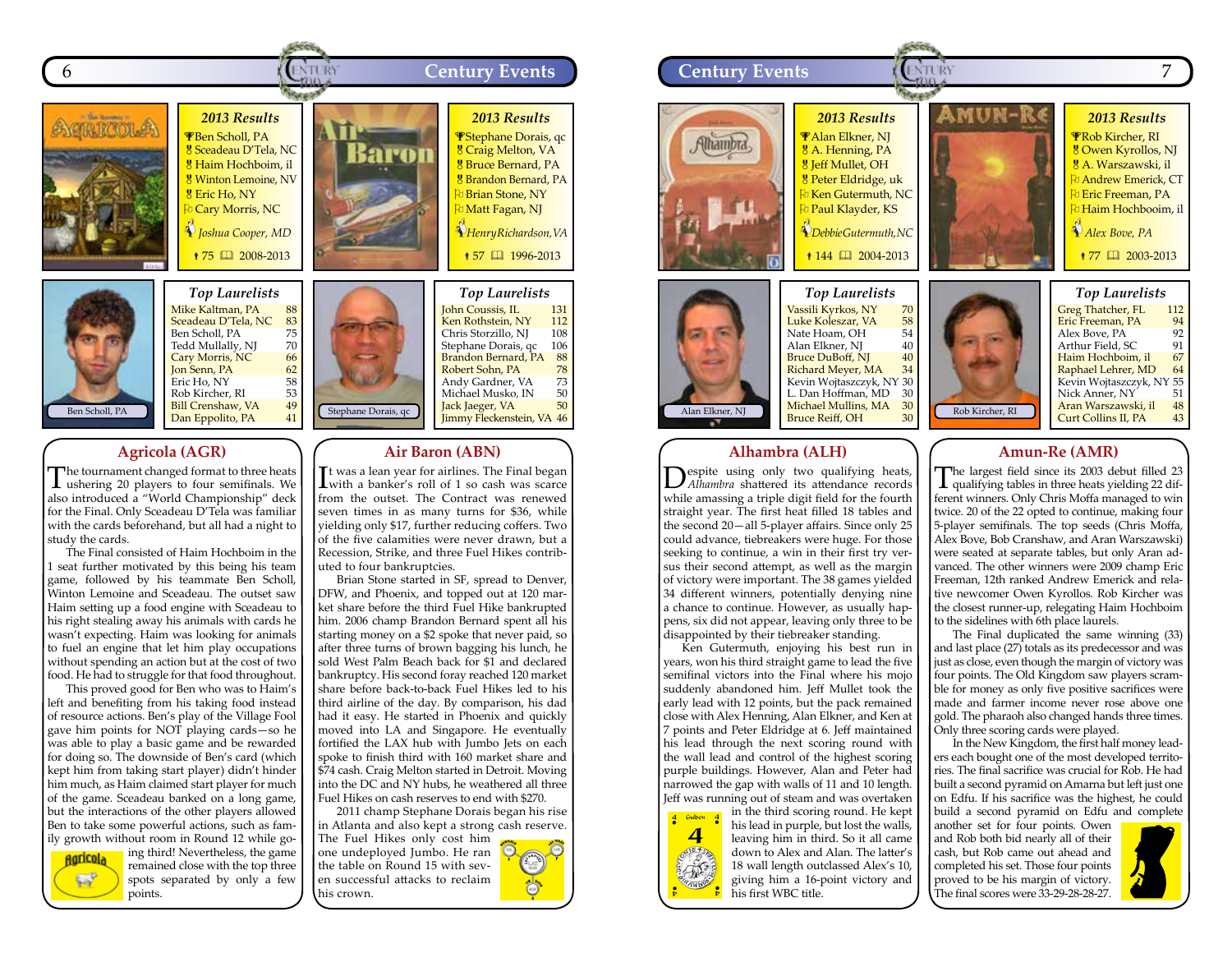



*Top Laurelists* John Coussis, IL 168<br>Roy Gibson, MD 100 Roy Gibson, MD 100 Scott Buckwalter, MD 96<br>Rob Winslow, NY 95 Rob Winslow, NY 95<br>
Rob Eastman, NV 88 Rob Eastman, NV 88<br>Patrick Mirk. FL 85 Patrick Mirk, FL<br>John Elliott, MD 84 John Elliott, MD 84<br>Bruce Young, SC 68 Bruce Young, SC 68 Henry Richardson, VA 60<br>Andy Gardner, VA 50 Andy Gardner, VA

#### **Atlantic Storm (ACS)**

For the 16th straight year over 100 of the BPA's finest answered the call of the sea. Five semifinals sent a pair of laurelists, Steve Cameron and Stephen Squibb, plus Scott Driessen and Ron Glass, into the Final against top-ranked, two-time champ, John Coussis.

John continued the hot gunnery that brought him this far by bagging the first two convoys. The favorite was off to a strong start. Round 3 provided the only push of the game to stall his impetus. Steve took the lion's share of the resulting spoils in the tiebreaker round by playing the *King George V* and a bonus after John had changed the suit to Combined. Stephen also won Rounds 5 and 6 while John won Round 7, but Steve took two of the next three Convoys. In between, Stephen got solid gunnery from the *Tirpitz* to take a 4VP Convoy plus a spoil. Round 15 saw the biggest guns come out for an Arctic convoy. Scott led with the *Duke of York*. That prompted Steve to employ the *Bismarck*. Stephen followed with the *Hood*. Steve missed his chance at the brass ring when he couldn't pull the rags to riches upset by rolling a 12.

Stephen pulled ahead on Round 19 as he rolled a 6 to rob John of 5VP's. A round later Stephen was at the top of a 33-24-22-14-12 score. He started the event as the last of 51 *ACS*



laurelists and improved his ranking 38 places with the win. before by Dan Hoffman.





#### **Auction (AUC)**

Nine winners were present after two heats, allowing three runnerups to advance to Round 2 including Andy Joy and myself. In my semi, Jeff Mullet got his wish during the random seating to be on my left. Unfortunately for him on her first turn Natasha Metzger sold her Rare Miscellany and the bank refused to pay. This gave moi a third one when I bought it in the subsequent auction. The next item was another Rare Miscellany that called to me. I sold just enough to hit the \$7500 mark and advance in record time. Andy Joy similarly dominated his table as we also-rans proved how dangerous a second life can be. The third semi went longer and allowed Ken Gutermuth and Vassili Kyrkos to duel for survival behind Aran Warszawski. Sadly for we finalists, Ken grabbed the second chance Final ticket by \$190 while saving his best karma for me.

Ken took the seat to my left with Aran to my right. A Buyer's Card appeared early and I fell on my sword to keep it from Ken. The sales dice were unkind and left me with under \$900. Sadly, two turns later one of Ken's needed items appeared and I was unable to stop his purchase. The luck of the also-rans continued unabated and Ken was able to sell



and claim his first *Auction* plaque in 16 years while ending his 3-year losing streak. It would be the start of his best week in years.

# **Automobile (AUT)**

The only finalist with previous laurels was defending champ Nick Henning. But it was Romain Jacques who gradually entered all three markets, building the mid-price Thomas Flyer initially, expanding to the luxury Crane-Simplex on Turn 2, and entering the economy class with the Hupmobile R on Turn 3.

Romain stuck to his sales strategy, passing without an executive action on the first three turns. By the last turn, Romain was the clear leader (carrying over two loss cubes; the others had seven or more). Everyone over-produced economy cars at the end, building 34 cars, even though the maximum market is 32 in the best of circumstances. It didn't happen that way. Romain's strategy appeared to be loss-management, taking Chrysler to reduce loss cubes on Turns 1 and 3, Howard to get a few more sales on Turn 2, and Sloan (to cut his game end loss cubes in half) on the last turn. He enjoyed the added benefit that no one else could take Sloan. Nick, behind at the end by only 140 points, generated a few too many loss cubes, opening the Franklin Model A on Turn 1 and not closing it until Turn 4.

Romain did the best job of handling his losses and won 4700 - 4560 - 4040 - 2850. Sales strategy has evolved for the better as the game has aged,

with Howard being the most popular character choice Hudomobile picked three times as often as Sloan, the least selected option.



Sceadeau D'Tela, NC Bill Edwards, VA 84<br>Daniel Hoffman, NC 58 Daniel Hoffman, NC 58<br>Steve Caler. OH 40 Steve Caler, OH 40<br>David Sidelinger, CT 40 David Sidelinger, CT 40 Kaarin Engelmann, VA 35<br>John Conlon, OK 33 John Conlon, OK 33 James Doughan, PA 32<br>Bruce Young, SC 32 Bruce Young, SC 32<br>Rob Schoenen, PA 32 Rob Schoenen, PA Alexander Lange, GA 30

**Attack Sub (ATS)**

A lthough long out of print, this event has<br>been trending larger of late with many Finals-deprived wood hounds trying their hand in a last chance for glory on Sunday. This year 40 submariners turned out to play this quick cat and mouse game of modern submarine warfare—including many newcomers with scant or no experience. Four emerged unbeaten from the three swiss rounds: Sceadeau D'Tela, 12-year old Mandy Mossman, David Buchholz, and Antero Kuusi. Tiebreakers added Karl Buchholz, Bruce Monnin, and two-time champions Dan Hoffman and Bruce Young to the elimination rounds.

The Final pit Karl Buchholz's Soviets against Sceadeau D'Tela's British in Scenario A: SUB DUEL. The malfunctions that plagued Karl's attack systems in his semifinal would now transfer to Sceadeau's sonars. Regardlesst, Sceadeau was able to draw first blood, sinking the *Ivan Rogov*. In desperation, Karl's *Skvortsov* used active sonar, Battle Stations, and a Close Range to increase contact on *Valiant*. Moving into the second deck, *Valiant* fired on *Skvortsov*, missed, and then used Battle Stations to try to open range but *Skvortsov* countered with its own Close Range to keep contact. Karl couldn't draw a fire card to save his life. Sceadeau continued to close range with both